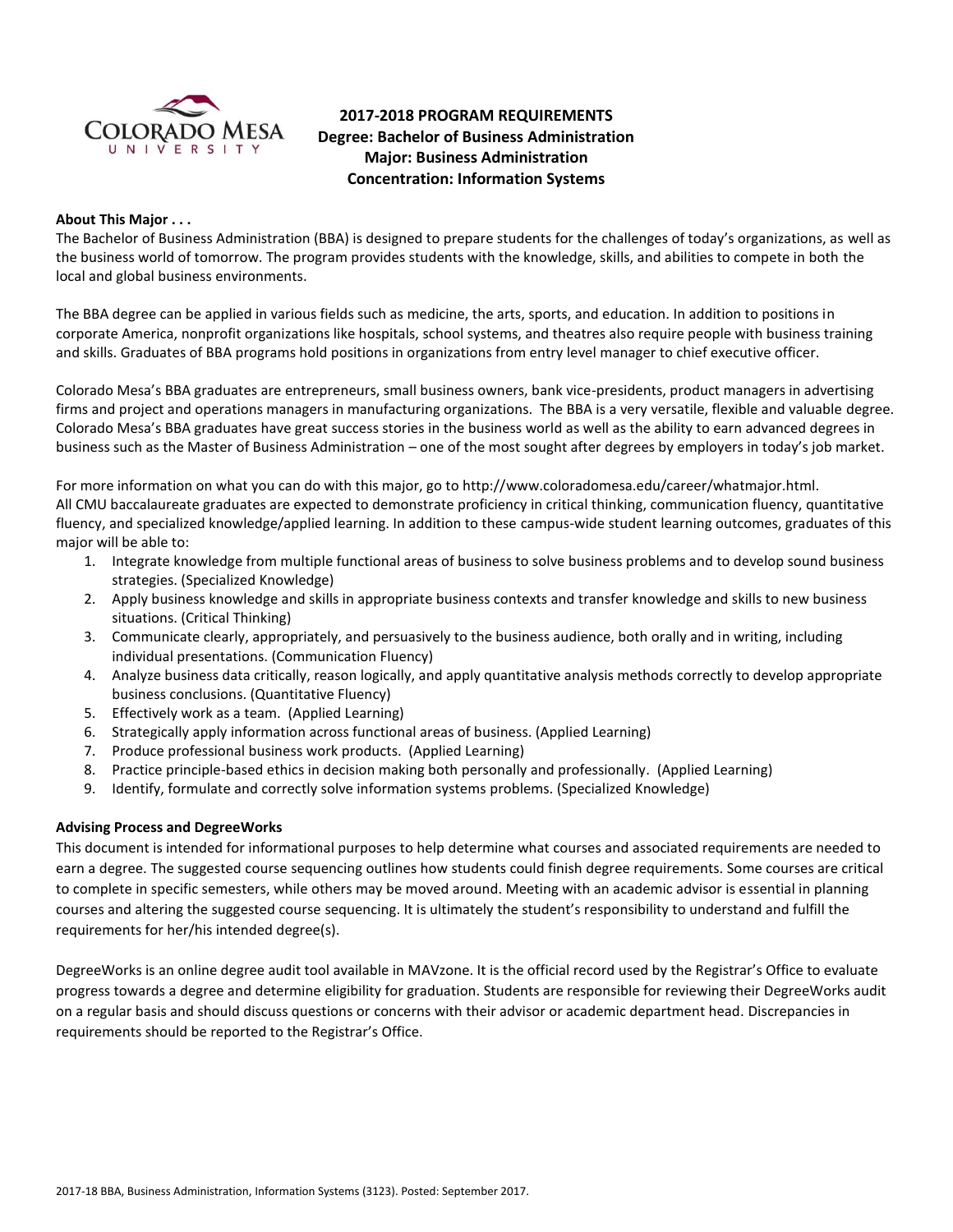#### **Graduation Process**

Students must complete the following in the first two months of the semester prior to completing their degree requirements:

- Review their DegreeWorks audit and create a plan that outlines how unmet requirements will be met in the final semester.
- Meet with their advisor and modify their plan as needed. The advisor must approve the final plan.
- Submit the "Intent to Graduate" form to the Registrar's Office to officially declare the intended graduation date and commencement ceremony plans.
- Register for all needed courses and complete all requirements for each degree sought.

Submission deadlines and commencement details can be found at [http://www.coloradomesa.edu/registrar/graduation.html.](http://www.coloradomesa.edu/registrar/graduation.html)

If a student's petition for graduation is denied, it will be her/his responsibility to consult the Registrar's Office regarding next steps.

#### **INSTITUTIONAL DEGREE REQUIREMENTS**

The following institutional degree requirements apply to all CMU baccalaureate degrees. Specific programs may have different requirements that must be met in addition to institutional requirements.

- 120 semester hours minimum.
- Students must complete a minimum of 30 of the last 60 hours of credit at CMU, with at least 15 semester hours in major discipline courses numbered 300 or higher.
- 40 upper-division credits (an alternative credit limit applies to the Bachelor of Applied Science degree).
- 2.00 cumulative GPA or higher in all CMU coursework.
- A course may only be used to fulfill one requirement for each degree/certificate.
- No more than six semester hours of independent study courses can be used toward the degree.
- Non-traditional credit, such as advanced placement, credit by examination, credit for prior learning, cooperative education and internships, cannot exceed 30 semester credit hours for a baccalaureate degree; A maximum of 15 of the 30 credits may be for cooperative education, internships, and practica.
- Pre-collegiate courses (usually numbered below 100) cannot be used for graduation.
- Capstone exit assessment/projects (e.g., Major Field Achievement Test) requirements are identified under Program-Specific Degree Requirements.
- The Catalog Year determines which program sheet and degree requirements a student must fulfill in order to graduate. Visit with your advisor or academic department to determine which catalog year and program requirements you should follow.
- See "Requirements for Undergraduate Degrees and Certificates" in the catalog for a complete list of graduation requirements.

#### **PROGRAM-SPECIFIC DEGREE REQUIREMENTS**

- To be admitted to the Bachelor of Business Administration program, certain prerequisites must be satisfied. Please see the Department Head of Business for complete requirements and application form.
- 2.0 cumulative GPA or higher in coursework toward the major content area.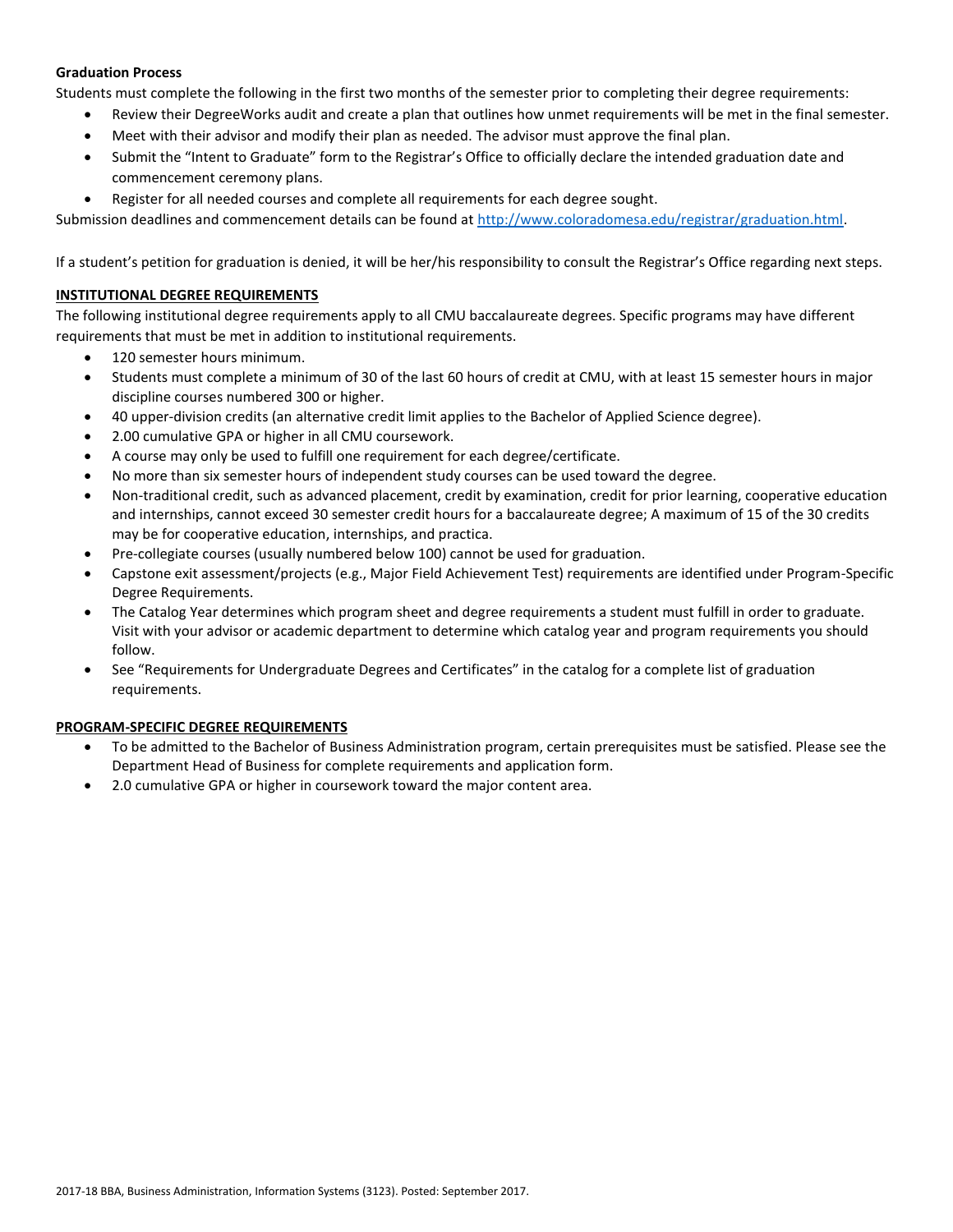#### **ESSENTIAL LEARNING REQUIREMENTS** (31 semester hours)

See the current catalog for a list of courses that fulfill the requirements below. If a course is an Essential Learning option and a requirement for your major, you must use it to fulfill the major requirement and make a different selection for the Essential Learning requirement.

**English** (6 semester hours, must receive a grade of "C" or better and must be completed by the time the student has 60 semester hours.)

- $\Box$  ENGL 111 English Composition (3)
- $\Box$  ENGL 112 English Composition (3)

**Mathematics** (3 semester hours, must receive a grade of "C" or better, must be completed by the time the student has 60 semester hours.)

 MATH 113 - College Algebra (4) (3 credits apply to the Essential Learning requirements and 1 credit applies to elective credit.)

#### **Humanities** (3 semester hours)

 $\Box$  Select one Humanities course (3)

#### **Social and Behavioral Sciences** (6 semester hours)

- $\Box$  ECON 201 Principles of Macroeconomics (3)
- ECON 202 Principles of Microeconomics (3)

#### **Natural Sciences** (7 semester hours, one course must include a lab)

- $\Box$  Select one Natural Sciences course (3)
- $\Box$  Select one Natural Sciences course with a lab (4)

#### **History** (3 semester hours)

 $\Box$  Select one History course (3)

#### **Fine Arts** (3 semester hours)

 $\Box$  Select one Fine Arts course (3)

## **OTHER LOWER-DIVISION REQUIREMENTS**

## **Wellness Requirement** (2 semester hours)

- $\Box$  KINE 100 Health and Wellness (1)
- $\Box$  Select one Activity course (1)

## **Essential Learning Capstone** (4 semester hours)

Essential Learning Capstone must be taken after completion of the Essential Learning English and Mathematics requirements, and when a student has earned between 45 and 75 hours.

- $\Box$  ESSL 290 Maverick Milestone (3)
- $\square$  ESSL 200 Essential Speech (1)

**FOUNDATION COURSES** (21 semester hours. These courses plus ECON 201, ECON 202, and Essential Learning Math & English requirements must be completed within the student's first 60 hours.)

- $\Box$  ACCT 201 Principles of Financial Accounting (3)
- $\Box$  ACCT 202 Principles of Managerial Accounting (3)
- BUGB 105 Freshman Business Seminar (3)
- BUGB 211 Business Communications (3)
- $\Box$  BUGB 231 Survey of Business Law (3)
- $\Box$  One of the following courses: CISB 101 - Business Information Technology (3) CISB 205 - Advanced Business Software (3)
- $\Box$  One of the following courses:
	- CISB 241 Introduction to Business Analysis (3)
	- STAT 241 Introduction to Business Analysis (3)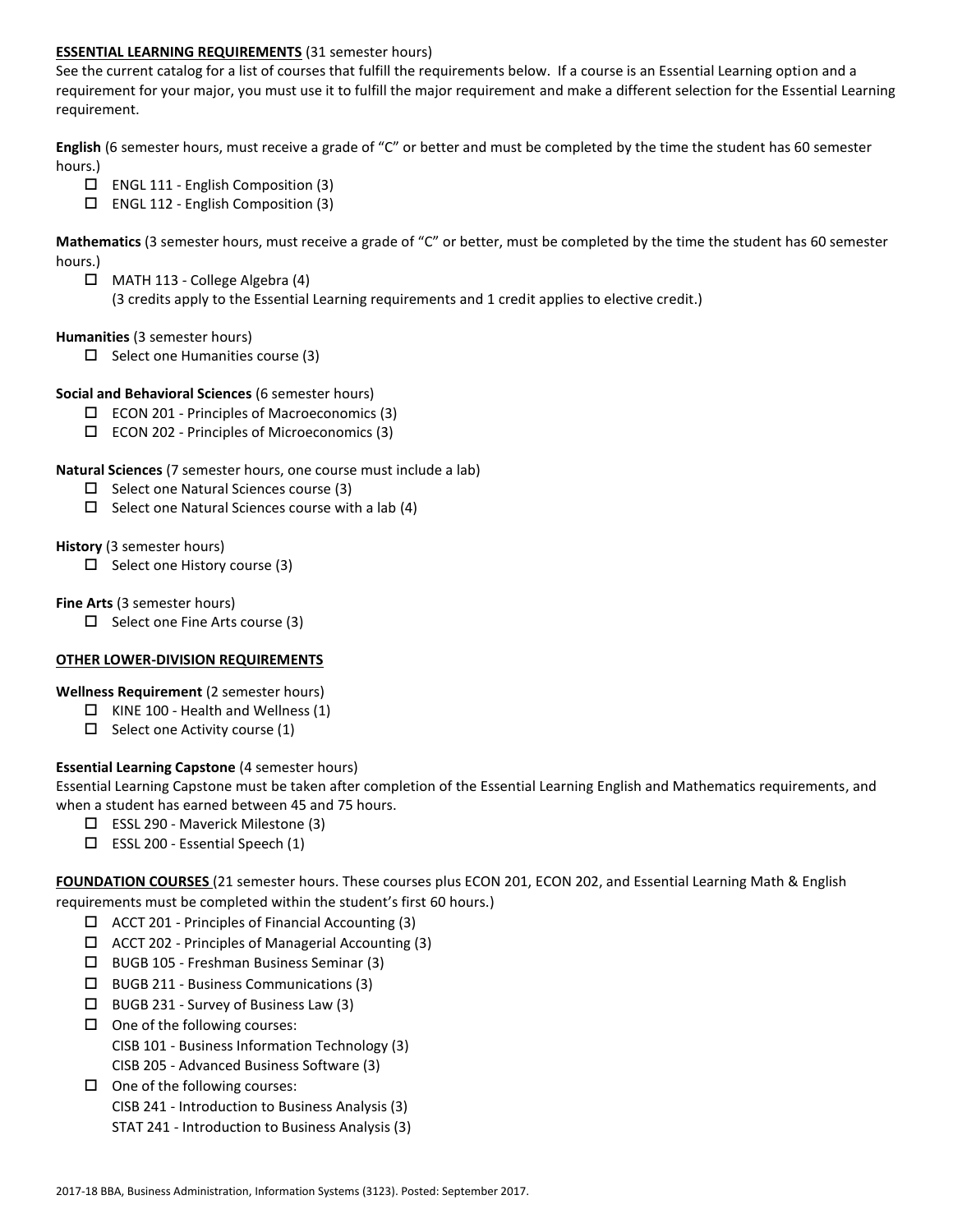#### **BBA: BUSINESS ADMINISTRATION, INFORMATION SYSTEMS REQUIREMENTS** (60 - 61 semester hours)

**Business Administration Core** (30 semester hours)

- $\Box$  BUGB 401 International Business (3)
- $\square$  CISB 210 Fundamentals of Information Systems (3)
- $\Box$  FINA 301 Managerial Finance (3)
- MANG 201 Principles of Management (3)
- MANG 301 Organizational Behavior (3)
- HRMA 371 Human Resource Management (3)
- MANG 471 Operations Management (3)
- MANG 491 Business Strategy (3)
- MARK 231 Principles of Marketing (3)
- $\Box$  One of the following courses: CISB 341 - Quantitative Decision Making (3) MANG 341 - Quantitative Decision Making (3) MARK 350 - Marketing Research (3)

## **Required Concentration Courses** (30 - 31 semester hours)

- $\Box$  One of the following courses:
	- CISB 205 Advanced Business Software (3) (Only if not chosen as a Foundation Course)
	- CISB 305 Solving Problems Using Spreadsheets (3)
	- CISB 306 Solving Problems Using Databases (3)
- $\Box$  CISB 309 Enterprise Systems (3)
- $\Box$  CISB 315 Information Systems Infrastructure (3)
- $\square$  CISB 331 Advanced Business Programming (3)
- $\Box$  CISB 410 Project Management (3)
- $\Box$  CISB 442 Systems Analysis and Design (3)
- $\Box$  CISB 451 Database Administration (3)
- $\square$  CISB 471 Advanced Information Systems (3)
- $\Box$  One of the following courses:
	- CISB 392 Information Systems Theory and Practice (3)
	- CISB 470 Management of Information Systems (3)
- $\Box$  One of the following courses:
	- CISB 206 Business Application Programming (3)
	- CSCI 111 Computer Science I: Foundations of Computer Science (4)
	- \_\_\_\_ Object Oriented Programming Course approved by CIS advisor (3)

**GENERAL ELECTIVES** (All college level courses appearing on your final transcript, not listed above that will bring your total semester

hours to 120 hours. 1-2 semester hours)

- MATH 113 College Algebra (1)
- \_\_\_\_\_\_\_\_\_\_\_\_\_\_\_\_\_\_\_\_\_\_\_\_\_\_\_\_\_\_\_\_\_\_\_\_\_\_\_\_\_\_\_\_\_\_\_\_\_\_\_\_\_\_\_\_\_\_\_\_